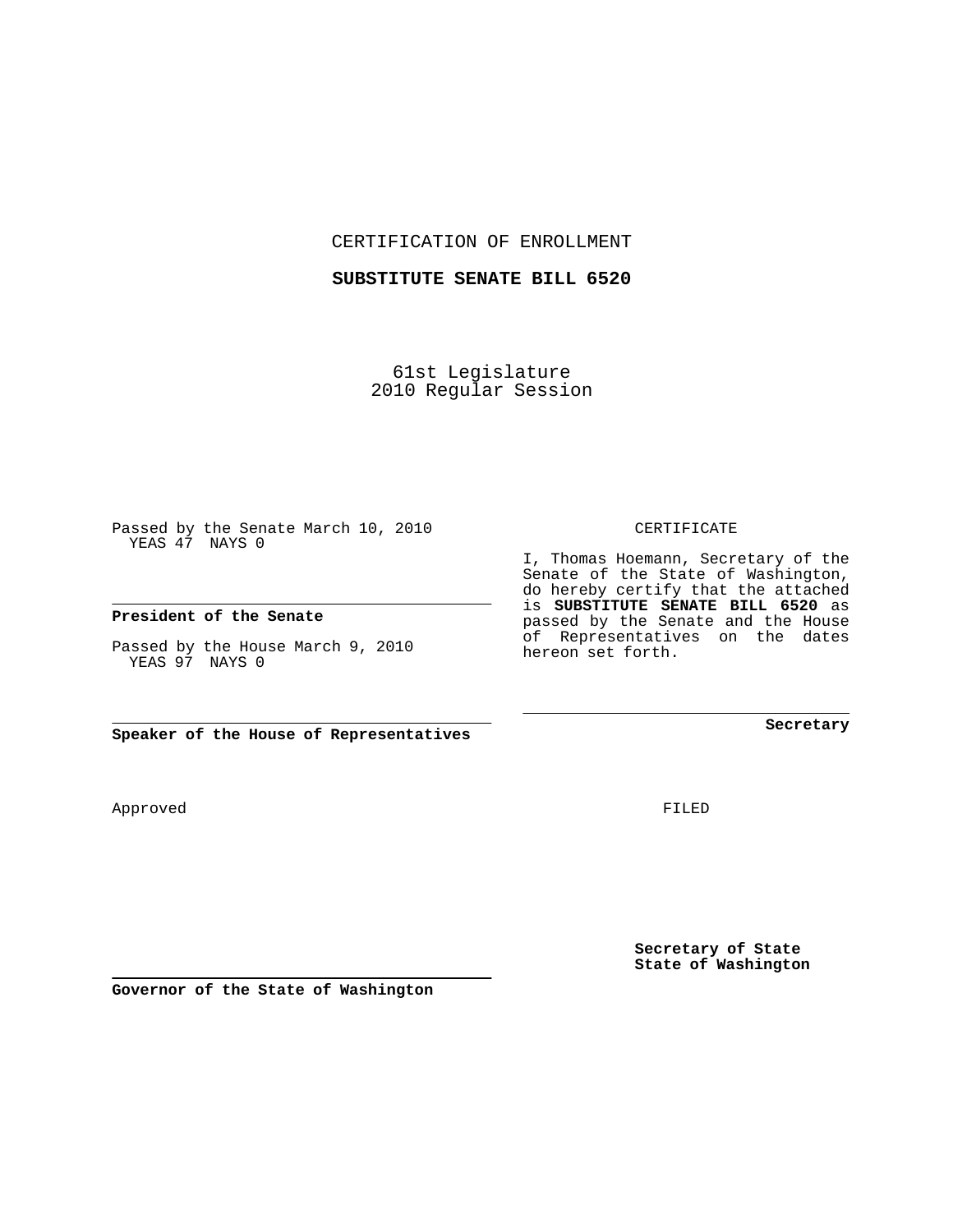# **SUBSTITUTE SENATE BILL 6520** \_\_\_\_\_\_\_\_\_\_\_\_\_\_\_\_\_\_\_\_\_\_\_\_\_\_\_\_\_\_\_\_\_\_\_\_\_\_\_\_\_\_\_\_\_

\_\_\_\_\_\_\_\_\_\_\_\_\_\_\_\_\_\_\_\_\_\_\_\_\_\_\_\_\_\_\_\_\_\_\_\_\_\_\_\_\_\_\_\_\_

AS AMENDED BY THE HOUSE

Passed Legislature - 2010 Regular Session

# **State of Washington 61st Legislature 2010 Regular Session**

**By** Senate Agriculture & Rural Economic Development (originally sponsored by Senators Hatfield, Parlette, Hobbs, Ranker, Pridemore, and Shin)

READ FIRST TIME 01/29/10.

 1 AN ACT Relating to providing a one-year extension for completion of 2 recommendations under RCW 36.70A.5601 conducted by the William D. 3 Ruckelshaus Center; amending RCW 36.70A.560 and 36.70A.5601; and 4 amending 2007 c 353 s 6 (uncodified).

5 BE IT ENACTED BY THE LEGISLATURE OF THE STATE OF WASHINGTON:

 6 **Sec. 1.** RCW 36.70A.560 and 2007 c 353 s 2 are each amended to read 7 as follows:

 8 (1) For the period beginning May 1, 2007, and concluding July 1, 9 ((2010)) 2011, counties and cities may not amend or adopt critical area 10 ordinances under RCW 36.70A.060(2) as they specifically apply to 11 agricultural activities. Nothing in this section:

12 (a) Nullifies critical area ordinances adopted by a county or city 13 prior to May 1, 2007, to comply with RCW 36.70A.060(2);

14 (b) Limits or otherwise modifies the obligations of a county or 15 city to comply with the requirements of this chapter pertaining to 16 critical areas not associated with agricultural activities; or

17 (c) Limits the ability of a county or city to adopt or employ 18 voluntary measures or programs to protect or enhance critical areas 19 associated with agricultural activities.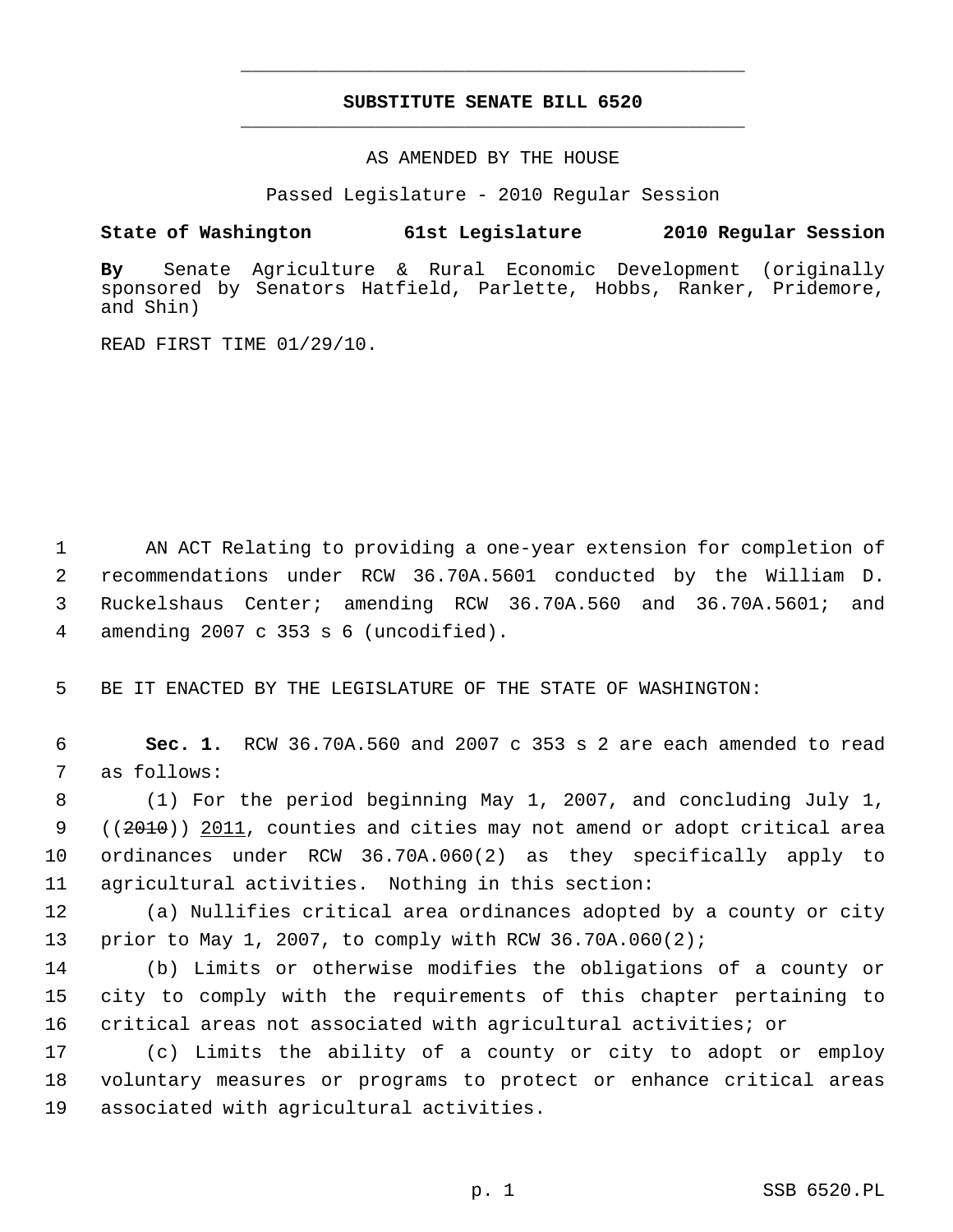1 (2) Counties and cities subject to deferral requirements under 2 subsection (1) of this section:

 3 (a) Should implement voluntary programs to enhance public resources 4 and the viability of agriculture. Voluntary programs implemented under 5 this subsection (2)(a) must include measures to evaluate the successes 6 of these programs; and

 7 (b) Must review and, if necessary, revise critical area ordinances 8 as they specifically apply to agricultural activities to comply with 9 the requirements of this chapter by December 1, ((2011)) 2012.

10 (3) For purposes of this section and RCW 36.70A.5601, "agricultural 11 activities" means agricultural uses and practices currently existing or 12 legally allowed on rural land or agricultural land designated under RCW 13 36.70A.170 including, but not limited to: Producing, breeding, or 14 increasing agricultural products; rotating and changing agricultural 15 crops; allowing land used for agricultural activities to lie fallow in 16 which it is plowed and tilled but left unseeded; allowing land used for 17 agricultural activities to lie dormant as a result of adverse 18 agricultural market conditions; allowing land used for agricultural 19 activities to lie dormant because the land is enrolled in a local, 20 state, or federal conservation program, or the land is subject to a 21 conservation easement; conducting agricultural operations; maintaining, 22 repairing, and replacing agricultural equipment; maintaining, 23 repairing, and replacing agricultural facilities, when the replacement 24 facility is no closer to a critical area than the original facility; 25 and maintaining agricultural lands under production or cultivation.

26 **Sec. 2.** RCW 36.70A.5601 and 2007 c 353 s 3 are each amended to 27 read as follows:

28 (1) ((Subject to the availability of amounts appropriated for this 29  $spectific purpose$ ;)) The William D. Ruckelshaus Center must conduct an 30 examination of the conflicts between agricultural activities and 31 critical area ordinances adopted under chapter 36.70A RCW. The 32 examination required by this section must commence by July 1, 2007.

33 (2) In fulfilling the requirements of this section, the center 34 must: (a) Work and consult with willing participants including, but 35 not limited to, agricultural, environmental, tribal, and local 36 government interests; and (b) involve and apprise legislators and 37 legislative staff of its efforts.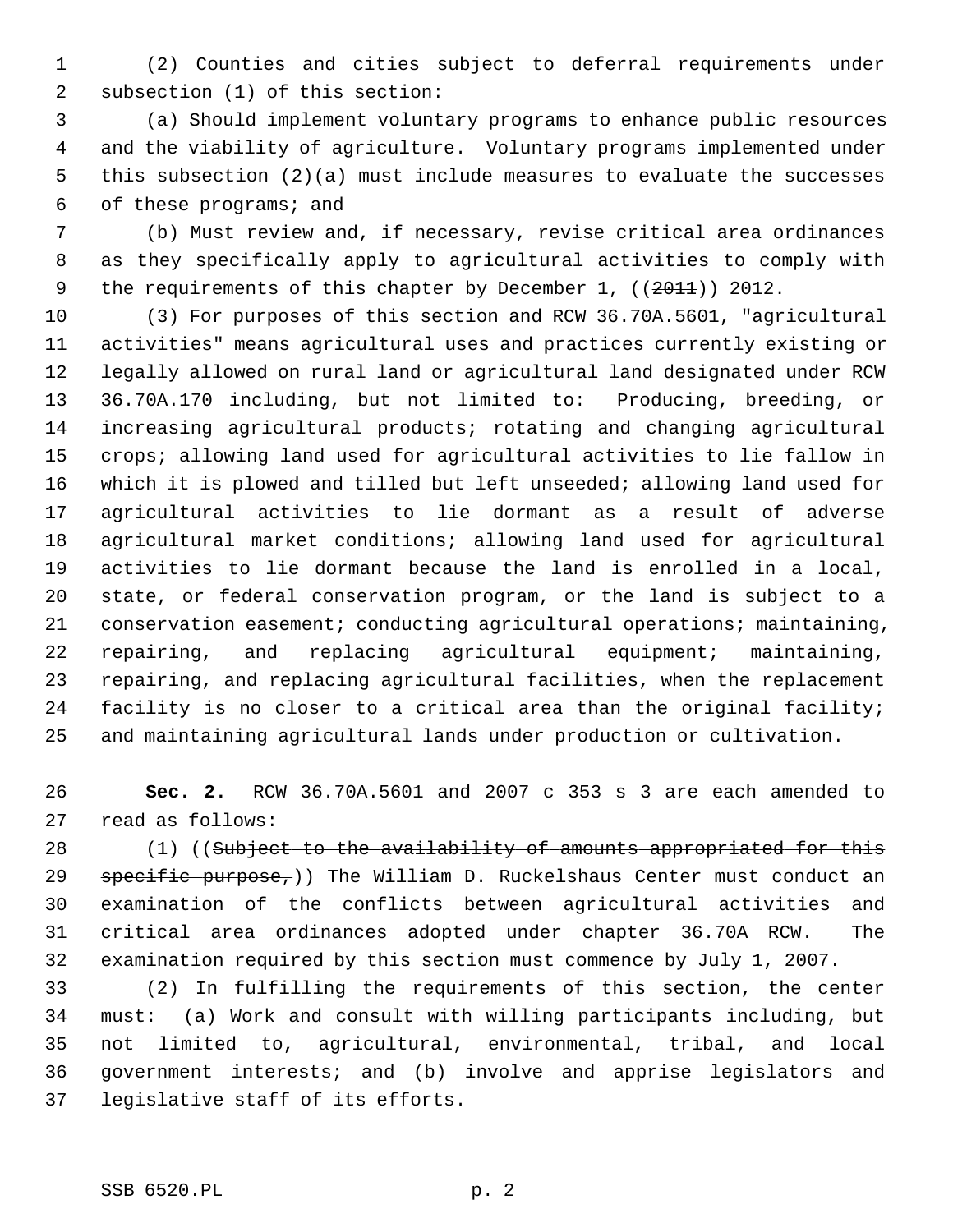1 (3) The examination conducted by the center must be completed in 2 two distinct phases in accordance with the following:

 3 (a) In the first phase, the center must conduct fact-finding and 4 stakeholder discussions with stakeholders identified in subsection (2) 5 of this section. These discussions must identify stakeholder concerns, 6 desired outcomes, opportunities, and barriers. The fact-finding must 7 identify existing regulatory, management, and scientific information 8 related to agricultural activities and critical areas including, but 9 not limited to: (i) Critical area ordinances adopted under chapter 10 36.70A RCW; (ii) acreage enrolled in the conservation reserve 11 enhancement program; (iii) acreage protected by conservation easements; 12 (iv) buffer widths; (v) requirements of federally approved salmon 13 recovery plans; (vi) the impacts of agricultural activities on Puget 14 Sound recovery efforts; and (vii) compliance with water quality 15 requirements. The center must issue two reports of its fact-finding 16 efforts and stakeholder discussions to the governor and the appropriate 17 committees of the house of representatives and the senate by December 18 1, 2007, and December 1, 2008; and

19 (b)(i) In the second phase, the center must facilitate discussions 20 between the stakeholders identified in subsection (2) of this section 21 to identify policy and financial options or opportunities to address 22 the issues and desired outcomes identified by stakeholders in the first 23 phase of the center's examination efforts.

24 (ii) In particular, the stakeholders must examine innovative 25 solutions including, but not limited to, outcome-based approaches that 26 incorporate, to the maximum extent practicable, voluntary programs or 27 approaches. Additionally, stakeholders must examine ways to modify 28 statutory provisions to ensure that regulatory constraints on 29 agricultural activities are used as a last resort if desired outcomes 30 are not achieved through voluntary programs or approaches.

31 (iii) The center must work to achieve agreement among participating 32 stakeholders and to develop a coalition that can be used to support 33 agreed upon changes or new approaches to protecting critical areas 34 during the ((2010)) 2011 legislative session.

35 (4) The center must issue a final report of findings and 36 legislative recommendations to the governor and the appropriate 37 committees of the house of representatives and the senate by September 38 1, ((2009)) 2010.